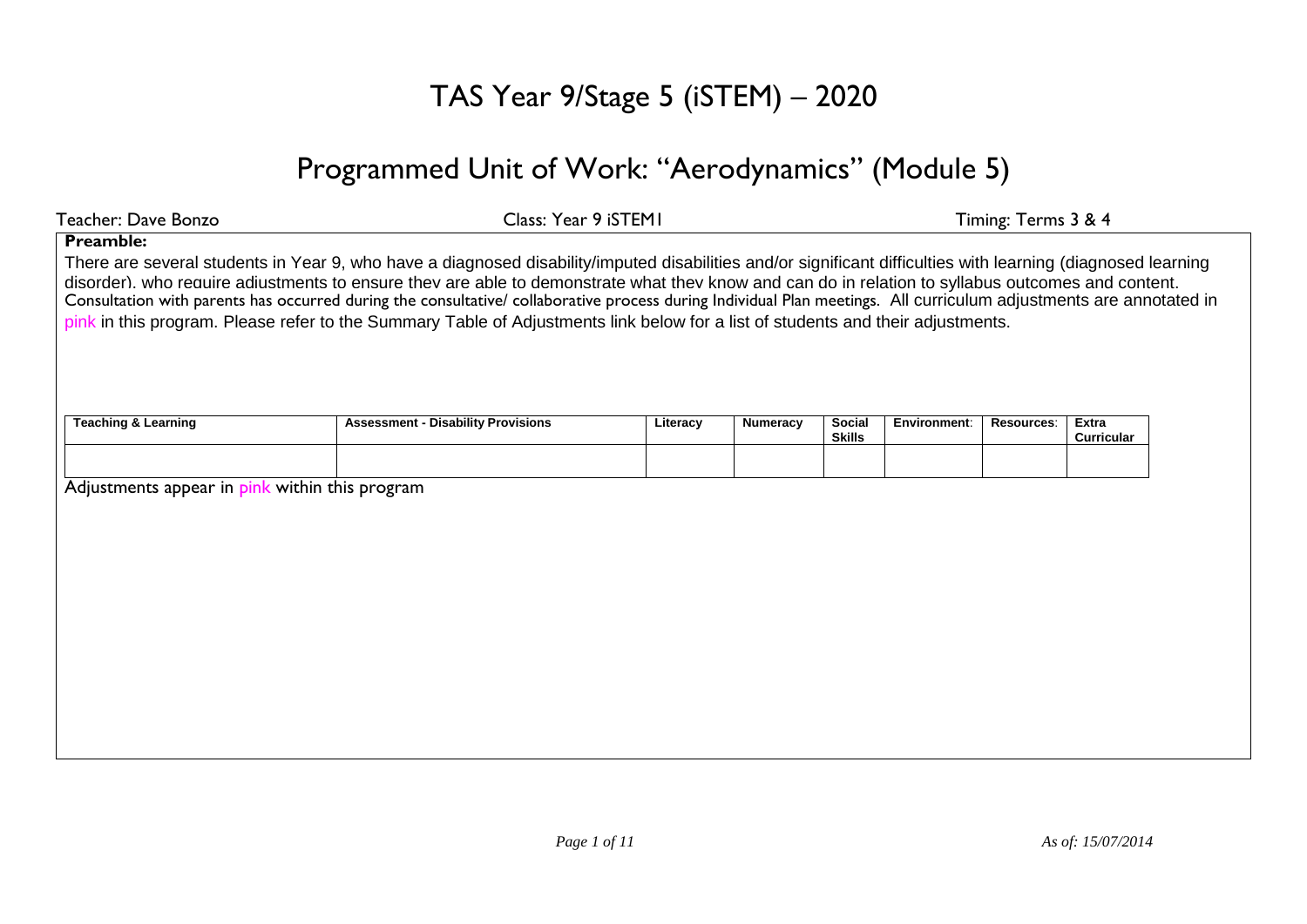#### **Rationale**

This unit addresses Module 5 (Aerodynamics)

During Term 3, students are introduced to a range of aerodynamic concepts and encouraged to undertake inquiry-based learning practical activities to experiment with, and formulate conclusions about, aerodynamic engineering principles. Learning activities will support the development an engineering design project, an aerodynamic Formula-1 style CO2 powered model dragster. This project will incorporate the design, development and testing of the race car, and will be defined by a number of criteria common to the *Formula One in Schools* competition. Technologies utilised will include, but are not limited to, the use of CAD software for design and manufacture, wind tunnel testing, 3D printing of components and/or race car bodies, testing of designs through the use of aerodynamic simulation programs, and a range of workshop tools and equipment required for manufacture. For students involved in the optional *Formula One in Schools* external STEM competition, a CNC machined balsa dragster will be produced. The generation of a CAD-design and 3D printed dragster (as well as a CNC machined dragster) will preview components of Module 8 (CAD/CAM-2). All students will utilise appropriate experimentation to analyse and validate design decisions. Documentation of the design process, and the analysis of results, will be in the form of an Engineering Report. Students will work in teams to capitalise on their respective strengths. Pedagogical practice will emphasise the "explore before explain" model of independent learning.

Opportunities for extension are provided through participation in the *F1 in Schools STEM Challenge*.

#### **Aim:**

The aim of this unit is to introduce students to the principles and practices utilized in aerodynamics.

#### **Christian Perspective:**

Ps 121:1 states "I will lift my eyes up to the hills, from where my help comes". This scripture refers to our God-given need for assistance in this life. God often places us in situations where we need His help, so that we can develop our prayer life, by seeking His wisdom and understanding. The nature of the engineering design project for this unit will stretch student's abilities, and may even challenge their confidence. Students will regularly be encouraged to invite God to intervene, after all, He is the origin of all wisdom. God desires to build us up into stronger and wiser people. Learning to talk to Him when we discover the limits of our "engineering wisdom", will develop in us the confidence to trust Him for other matters in life.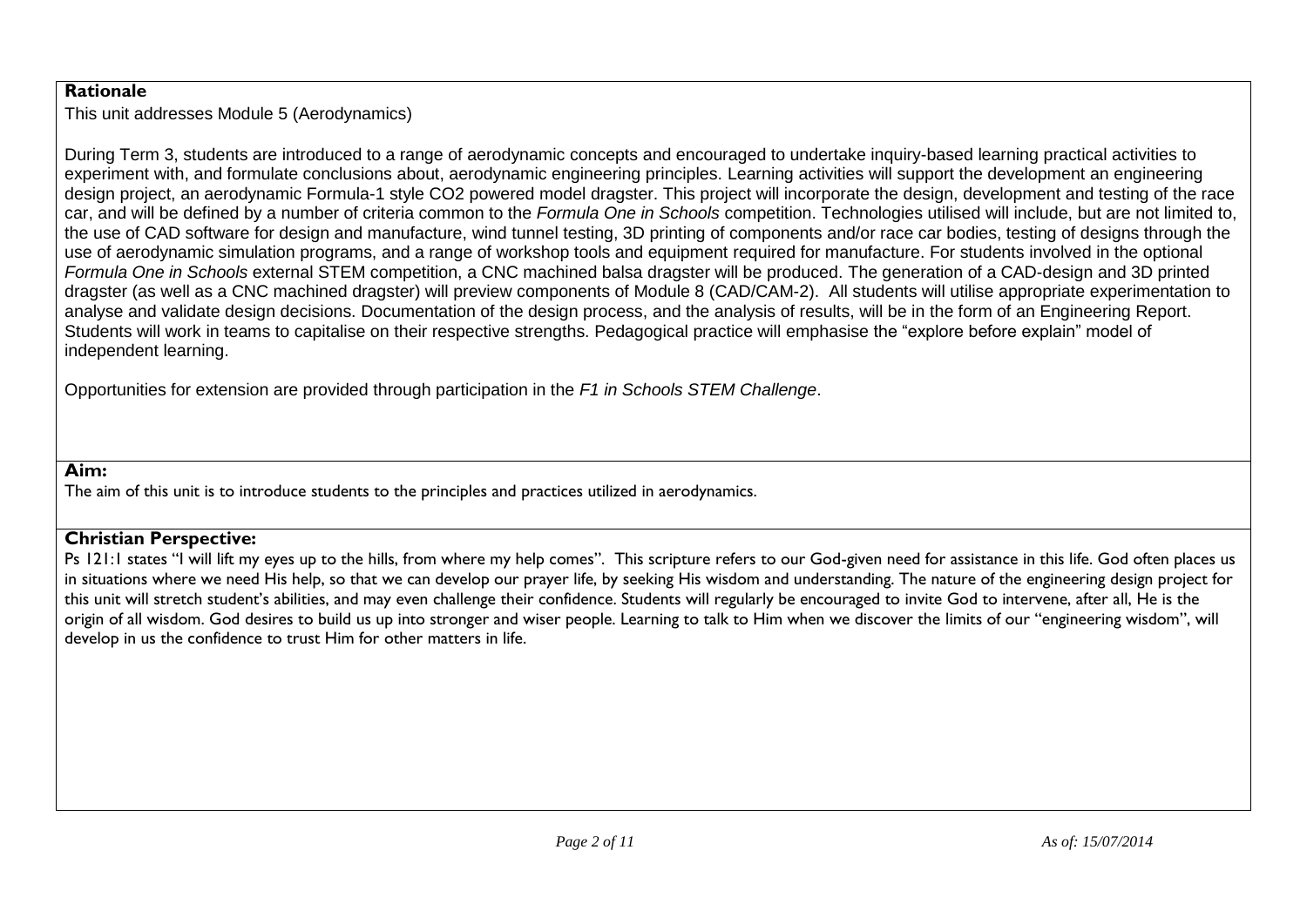#### **SPCC Leaning Framework**

Term 3: Domain: Managing

Habit: *Revising*



How addressed: Throughout the term, students undertake activities that require them to build upon their knowledge of aerodynamics. Learning is (revised and) applied in development of the CO2 race car project.

Domain: Discovering Habit: *Taking Risks*



How addressed: The CO2 race car project encourages students to "push the envelope" in terms of aerodynamic design and weight reduction, in order for them to optimize their racing result during the testing heats.

### **Objectives**

#### *Knowledge, Understanding and Skills*

Students will develop:

- 1. inquiry based learning skills appropriate too technological and engineering practice;
- 2. knowledge and understanding of scientific and mechanical concepts through investigations of technology and engineering;

3. knowledge and understanding of technological and engineering principles and processes;

4. skills in solving technology based problems using mechanical, graphical and scientific methods;

5. skills in communicating and critically evaluating;

6. problem solving skills in a range of technological and engineering contexts.

#### *Values and Attitudes*

Students will develop:

7. an appreciation of the role and potential of science, technology, engineering and mathematics in the world in which they live.

8. an understanding of the contribution of STEM disciplines to the economic well- being of nations

### **Syllabus Requirements –** *see page 7 in syllabus*

- Inquiry-Based Learning: "*To satisfy the requirements of the course students must undertake a range of inquiry-based learning activities which occupy the majority of course time*".
- The Stage 5 course contains 5 Modules. This unit addresses the Module 5 (Aeronautics) and secondary components of Module 3\* (CAD/CAM-2).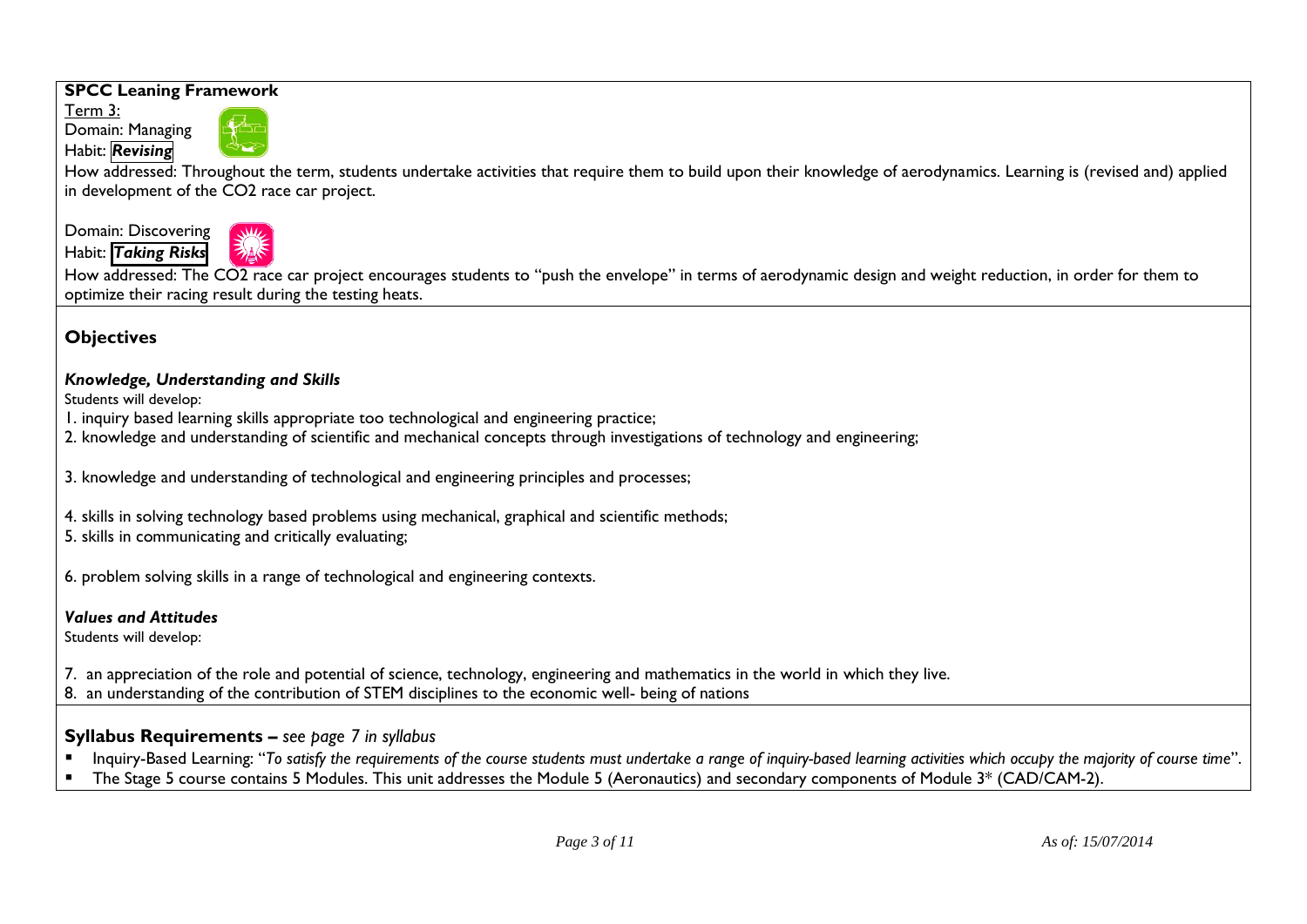| <b>Outcomes</b>                                    | <b>Students learn</b>                                                                     | <b>Students learn to:</b>                                                                                                                                                                                                            | <b>Strategies, activities</b>                                                                                                                                                                                                                                                                                                                                                                                                                                                                                                                                                                                                                                                                                                                                                                                                                                                                                                                              | <b>Resources</b>                                                                                 | <b>Evidence of</b>                                                                                                                                                                                                                                         | Feedback                                                                                                                                                                        |
|----------------------------------------------------|-------------------------------------------------------------------------------------------|--------------------------------------------------------------------------------------------------------------------------------------------------------------------------------------------------------------------------------------|------------------------------------------------------------------------------------------------------------------------------------------------------------------------------------------------------------------------------------------------------------------------------------------------------------------------------------------------------------------------------------------------------------------------------------------------------------------------------------------------------------------------------------------------------------------------------------------------------------------------------------------------------------------------------------------------------------------------------------------------------------------------------------------------------------------------------------------------------------------------------------------------------------------------------------------------------------|--------------------------------------------------------------------------------------------------|------------------------------------------------------------------------------------------------------------------------------------------------------------------------------------------------------------------------------------------------------------|---------------------------------------------------------------------------------------------------------------------------------------------------------------------------------|
| A Student:                                         | about:                                                                                    |                                                                                                                                                                                                                                      |                                                                                                                                                                                                                                                                                                                                                                                                                                                                                                                                                                                                                                                                                                                                                                                                                                                                                                                                                            |                                                                                                  | Learning                                                                                                                                                                                                                                                   |                                                                                                                                                                                 |
| 5.1.4<br>(fundamental<br>engineering<br>mechanics) | <b>Fundamental</b><br>engineering mechanics<br>- basic units<br>- prefixes<br>- modelling | - apply units to<br>concepts of mechanics<br>- complete basic<br>calculations related to<br>statics<br>- apply units to<br>concepts of<br>engineering mechanics<br>- utilise metric prefixes<br>related to every day<br>technologies | Measurement units<br>Thought questions:<br>What is the difference between a meter and a yard?<br>(metric vs imperial)<br>2.<br>How were they developed? (the need to standardise<br>measurement for trade $\dots$ inch = length of a thumb, foot =<br>length of a man's shoe, yard = length between your nose<br>and your outstretched fingertip tip; cup = how much water<br>you could hold in your hand; a pound = the weight of a<br>throwing stone)<br>3.<br>What is the metric system based on? (units of 10  easier<br>for calculations/trade)<br>Which county still uses the imperial system? (USA)<br>4.<br>What are the S.I base units in the metric system?<br>(length→metre, mass→kilogram, volume→litre)                                                                                                                                                                                                                                       | Measurement:<br><b>Thought Questions</b><br>Worksheet<br>Meter stick<br>Litre bottle<br>Kilogram | Monitor progression<br>of student<br>understanding of<br>Measurement<br><b>Thought Questions</b><br>worksheet                                                                                                                                              |                                                                                                                                                                                 |
|                                                    |                                                                                           |                                                                                                                                                                                                                                      | Prefixes<br>When thinking of computer memory, it is divided into units<br>called "bits" (0 or 1 charge). These are then bundled into units<br>of 8 called "bytes". Because computing power continues to<br>grow, we no longer measure capacity in "bytes". We now<br>commonly use kB, MB, and GB.<br>Activity: Create a table of at least 6 commonly used metric<br>prefixes (both in multiples of the SI units and in fractions of<br>them); include their index (power of 10).<br>Activities:<br>Students choose appropriate units of measure for a variety<br>of engineering situations: (eg. Volume of a swimming<br>pool/reservoir = Litre; Width of a road = Meter; Weight of<br>a bridge = $Kg$ )<br>Students use the length/area/volume of familiar objects<br>2.<br>(meter stick or maximum stride) to estimate the<br>length/area/volume of larger areas (eg: courts or sporting<br>fields; volume of a rainwater tank, length of the classroom) | Students correctly<br>estimate the size<br>objects                                               | Students produce a<br>table containing at<br>least 3 prefixes<br>greater than the base<br>SI unit, and 3<br>smaller.<br>Students accurately<br>estimate the<br>approximate size of<br>the item being<br>measured, using the<br>most appropriate<br>prefix. | Reinforce the use<br>of both the prefix<br>and the index.<br>Check to see that<br>students use the<br>most appropriate<br>prefix. (i.e. limiting<br>the unit using a<br>prefix) |

Term 3, Week 1-2: Mechanics: Review SI units & prefixes; Statics vs Dynamic; Friction; Efficiency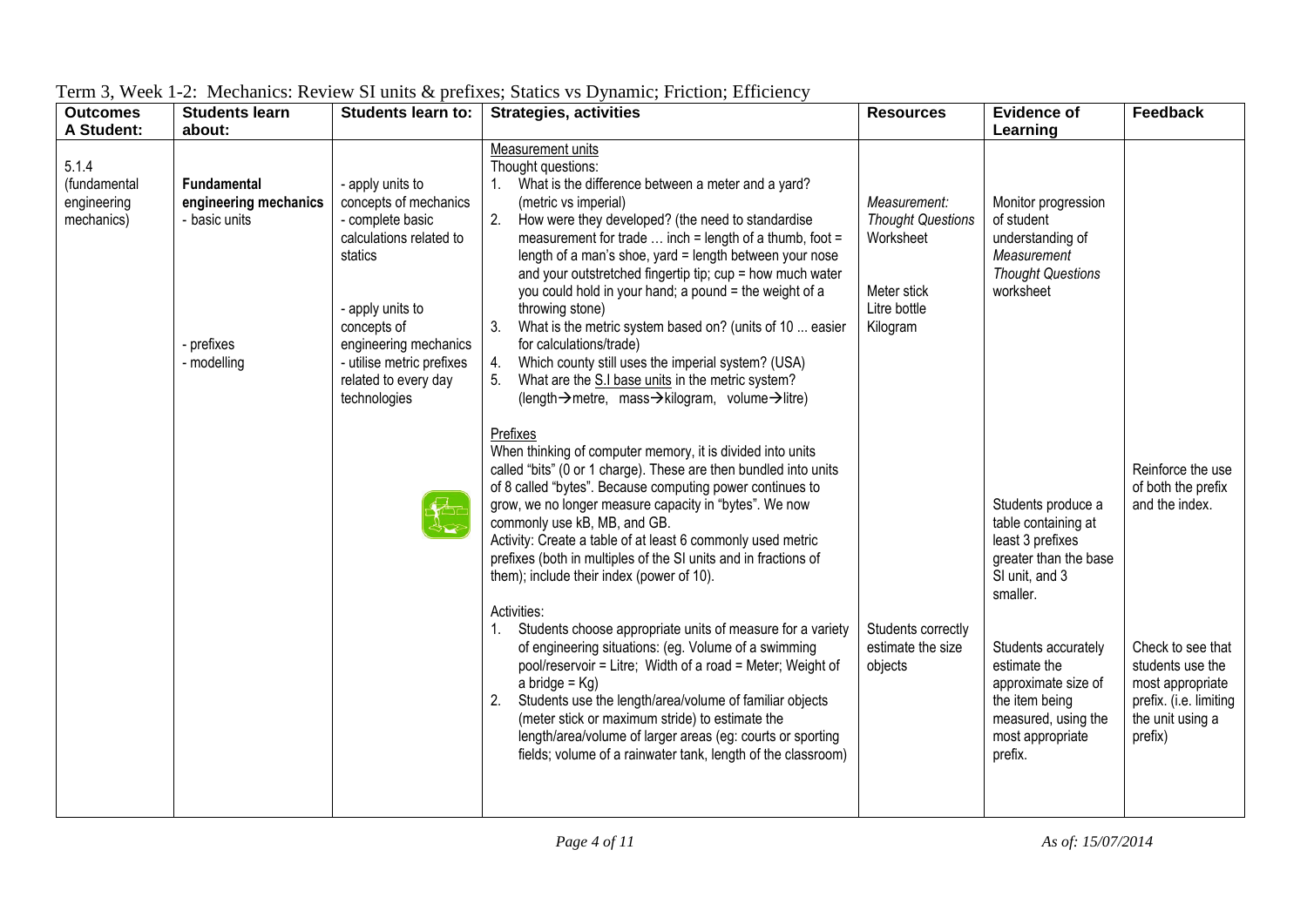| 5.3.1<br>applies a<br>knowledge and<br>understanding of<br><b>STEM</b><br>principles and<br>processes | Aerodynamic forces<br>- simple vectors | - describe the<br>difference between a<br>static and a dynamic<br>- apply units to<br>concepts of<br>- complete basic<br>calculations related to<br>engineering statics<br>engineering mechanics<br>- determine solutions<br>using vector notatio<br>- complete basic<br>calculations related<br>to engineering statics<br>simulate<br>mathematical<br>problems using<br>appropriate<br><b>We</b><br>modelling<br>美<br>techniques. | <b>Statics</b><br>Statics = the study of object at rest (when all forces are in <b>equilibrium)</b><br>Force is calculated in Newtons (1/10th of a kilogram  the force gravity exerts<br>on a 1kg weight  on earth).<br>Vectors: A force exerts pressure on an object to encourage movement in a<br>particular direction. Vectors describe the direction and intensity of the force.<br>Activities: (to be checked by another class member)<br>1. Calculate the vertical force that your chair must exerting to support you<br>while sitting in it (i.e. to achieve equilibrium). [Your mass in kg x 10].<br>Answer in Newtons!<br>2 <sub>1</sub><br>Calculate the force on a rope used to pull a boat out of the water when<br>four of your friends use their full body weight to pull it. Will the rope<br>break????<br>3.<br>Optional: Calculate the force the floor must exert on the chair.<br>$\overline{4}$ .<br>Calculate the force required to counteract a 100MN force caused by wind<br>blowing against a building. (100MN)<br>5.<br>SIMULATION > Calculate the RESULTING force from a tug of war<br>between 6 students. (Illustrate this graphically using scaled lines for<br>forces) | Scale - to weigh<br>students.<br>Statics: Thought<br>Questions<br>Worksheet | Students arrive at<br>correct calculations.<br>(Checked by at least<br>one other class<br>member)<br>Monitor progression<br>of student<br>understanding of<br>Statics worksheet                  | Ensure students<br>remember to<br>express their<br>answer in<br>Newtons and<br>with an<br>appropriate<br>direction.<br>$(\uparrow, \downarrow, \rightarrow, \leftarrow)$                                                                       |
|-------------------------------------------------------------------------------------------------------|----------------------------------------|------------------------------------------------------------------------------------------------------------------------------------------------------------------------------------------------------------------------------------------------------------------------------------------------------------------------------------------------------------------------------------------------------------------------------------|----------------------------------------------------------------------------------------------------------------------------------------------------------------------------------------------------------------------------------------------------------------------------------------------------------------------------------------------------------------------------------------------------------------------------------------------------------------------------------------------------------------------------------------------------------------------------------------------------------------------------------------------------------------------------------------------------------------------------------------------------------------------------------------------------------------------------------------------------------------------------------------------------------------------------------------------------------------------------------------------------------------------------------------------------------------------------------------------------------------------------------------------------------------------------------------------------|-----------------------------------------------------------------------------|--------------------------------------------------------------------------------------------------------------------------------------------------------------------------------------------------|------------------------------------------------------------------------------------------------------------------------------------------------------------------------------------------------------------------------------------------------|
|                                                                                                       |                                        | describe the<br>difference between a<br>static and a dynamic<br>- apply mathematical<br>and graphical methods<br>to solve aerodynamic<br>related problems<br>- determine solutions<br>using vector notation                                                                                                                                                                                                                        | Extension:<br>Force does not have to be linear. Rotational force is used to<br>propel your bicycle wheels and move your car. Rotational force<br>is commonly referred to as "torque".<br>Dynamics<br>If the applied force is sufficient, movement will occur. Systems in which<br>movement occurs are no longer static (still), but "dynamic". The greater the rate<br>of movement, the greater the force. In dynamic systems, the rate of movement<br>must be included. Example: A car travelling on the M1 to Sydney is limited to<br>110km/hr; a sprinter in a bicycle race may be travelling 60km an hour, light<br>travels at 299,792,458 metres/ second.<br>Ask students to write a definition of statics and dynamics in one<br>sentence.<br>Activity: In groups of 2 students generate one (vector) statics<br>problem each and work out a solution; answers are cross-<br>checked. (Suggest one easier and one more complex.) The<br>problems are then written out and given to another group to<br>solve. Answers are checked against the original solution for<br>accuracy. Discrepancies are to be resolved.                                                                           | Calculators                                                                 | Ask several students<br>to read out their own<br>definition. Try to<br>arrive at a concise,<br>one-sentence<br>answer.<br>Generation of<br>suitable static<br>problems with<br>worked solutions. | Assist students to<br>arrive at a<br>concise, one-<br>sentence answer<br>by having them<br>consolidate the<br>various<br>definitions.<br>Reinforce the<br>necessity to cross<br>check answers in<br>real world<br>situations. Errors<br>occur! |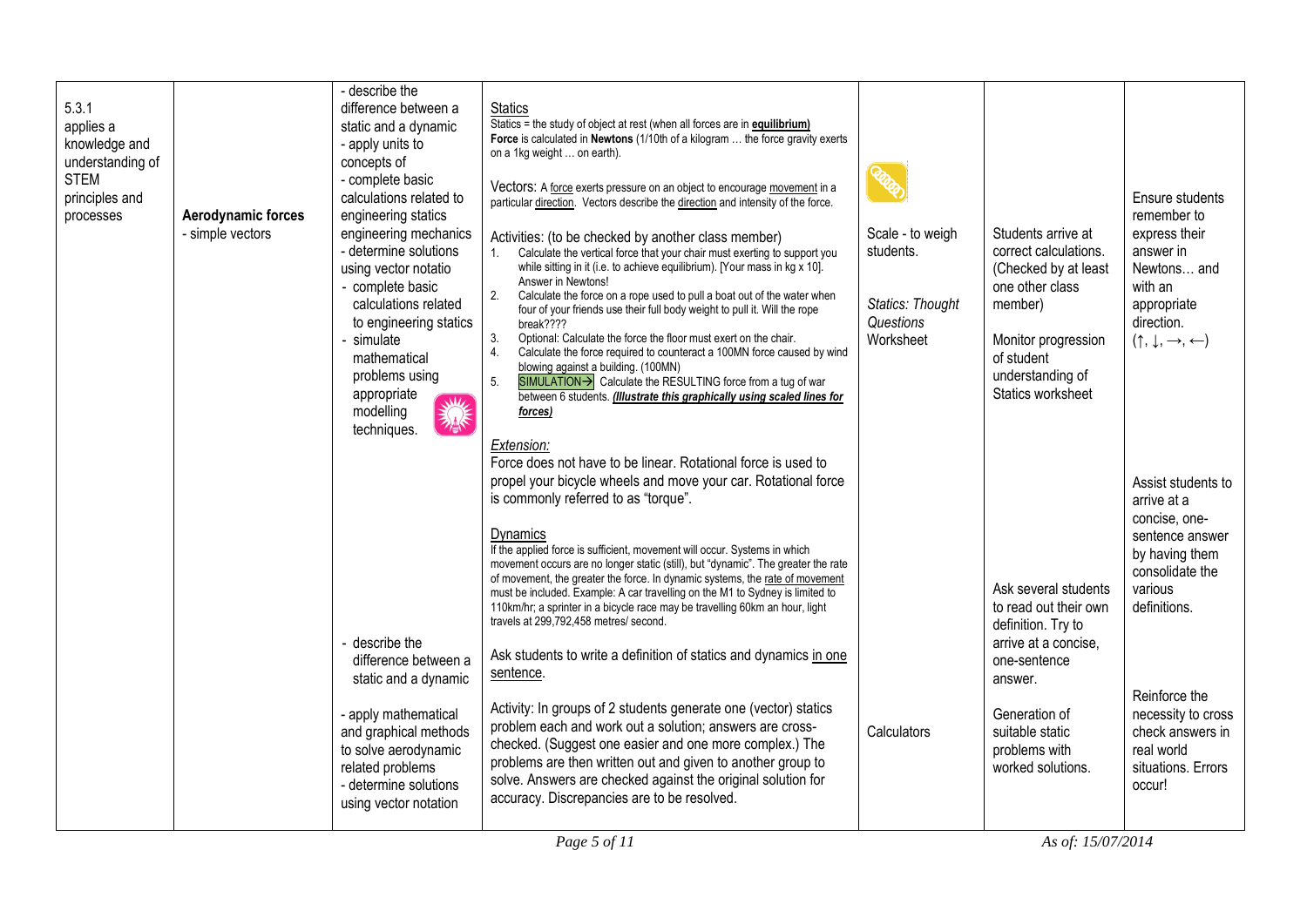|                                                                                                                  | Aerodynamic<br><b>Principles</b><br>- dynamic & static<br>friction | - explain aerodynamic<br>principles                                                       | Friction:<br>Illustrate the difference between static and dynamic friction by<br>having students shift a table across the carpet. Question: Why<br>does it require less force to keep the table moving, rather than<br>to get it moving? (static vs dynamic friction; inertia)                                                                                                                                                                                                                                                                          | Table and<br>carpeted floor                      | <b>Students</b><br>engagement with<br>concepts     |                                                                  |
|------------------------------------------------------------------------------------------------------------------|--------------------------------------------------------------------|-------------------------------------------------------------------------------------------|---------------------------------------------------------------------------------------------------------------------------------------------------------------------------------------------------------------------------------------------------------------------------------------------------------------------------------------------------------------------------------------------------------------------------------------------------------------------------------------------------------------------------------------------------------|--------------------------------------------------|----------------------------------------------------|------------------------------------------------------------------|
|                                                                                                                  |                                                                    |                                                                                           | Then, have students move the table with someone sitting on it.<br>Question: Why does it require more force to move the table?<br>(Greater frictional force due to increased weight)                                                                                                                                                                                                                                                                                                                                                                     |                                                  |                                                    |                                                                  |
|                                                                                                                  |                                                                    |                                                                                           | Aircraft must overcome friction from air resistance to gain<br>speed to fly; we call this Drag.<br>Question: When do we WANT friction on an aircraft? (Braking<br>when landing)                                                                                                                                                                                                                                                                                                                                                                         |                                                  |                                                    |                                                                  |
|                                                                                                                  | - Lift/drag ratios<br>- lift, drag, weight, thrust                 | - describe the effects of<br>lift, drag, weight and<br>thrust                             | Which force works to counteract the drag created by air<br>resistance? (Thrust from the engines)<br>Which force works to counteract the effect of gravity (weight)?<br>(Lift from the wings)                                                                                                                                                                                                                                                                                                                                                            | Model airplane to<br>illustrate forces           |                                                    |                                                                  |
| 5.7.1<br>demonstrates an<br>appreciation of<br>the value of<br><b>STEM</b><br>in the world in<br>which they live |                                                                    | - apply mathematical<br>and graphical methods<br>to solve aerodynamic<br>related problems | Draw a simple Force Diagram for an airplane to illustrate the<br>relationship between the 4 forces of flight. Assign each one a<br>value and direction (vector). Provide students with a simple<br>problem to solve using these 4 vectors. (i.e. "Will the airplane<br>ascend or descend?" "Will the airplane maintain its present<br>speed?")<br>Following this, use Trigonometry to isolate the vertical &<br>horizontal components of each vector. Illustrate that these can<br>be combine mathematically to calculate the exact resultant<br>force. |                                                  | Student mastery of<br>simple force<br>calculations | Students check<br>their work against<br>each other's<br>answers. |
|                                                                                                                  | - efficiency                                                       | - perform simple<br>calculations related to<br>efficiency                                 | Introduce concept of mechanical efficiency. (The relationship<br>between inputted "effort" and outputted "work".) Provide a<br>simple example of 2kg (20N) of force required to open a paint<br>tin lid using a screw driver, which would normally require 6kg<br>(60N) of force. Efficiency is 300%.                                                                                                                                                                                                                                                   | Examples of screw<br>driver & pliers<br>(levers) | Student calculation of<br>efficiency.              |                                                                  |
|                                                                                                                  |                                                                    |                                                                                           |                                                                                                                                                                                                                                                                                                                                                                                                                                                                                                                                                         |                                                  |                                                    |                                                                  |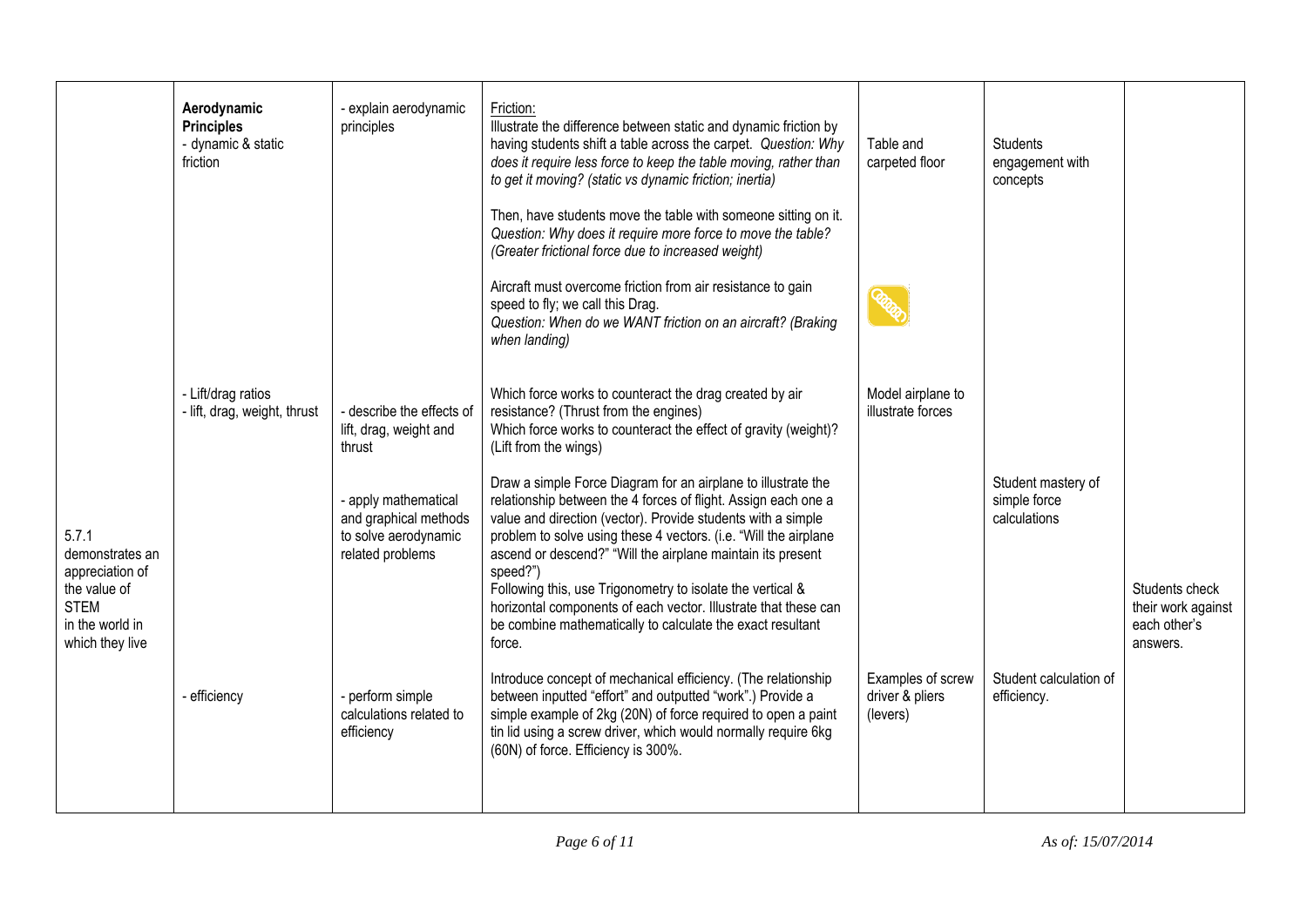|  | Term 3, Weeks 3-4: CO2 Dragster Project: Research & Seminar |
|--|-------------------------------------------------------------|
|--|-------------------------------------------------------------|

| <b>Outcomes</b><br>A Student:                                                                                                                                                                                                                                                                                                                                                                                                                                                                                                              | <b>Students learn</b><br>about:                                                                                                                                                                                                                                                                   | <b>Students learn to:</b>                                                                                                                                                                                                                                                                                                                          | <b>Strategies, activities</b>                                                                                                                                                                                                                                                                                                                                                                                                                                                                                                                                                                                 | <b>Resources</b>                      | <b>Evidence of</b><br>Learning                                                         | <b>Feedback</b>                                                                                                                             |
|--------------------------------------------------------------------------------------------------------------------------------------------------------------------------------------------------------------------------------------------------------------------------------------------------------------------------------------------------------------------------------------------------------------------------------------------------------------------------------------------------------------------------------------------|---------------------------------------------------------------------------------------------------------------------------------------------------------------------------------------------------------------------------------------------------------------------------------------------------|----------------------------------------------------------------------------------------------------------------------------------------------------------------------------------------------------------------------------------------------------------------------------------------------------------------------------------------------------|---------------------------------------------------------------------------------------------------------------------------------------------------------------------------------------------------------------------------------------------------------------------------------------------------------------------------------------------------------------------------------------------------------------------------------------------------------------------------------------------------------------------------------------------------------------------------------------------------------------|---------------------------------------|----------------------------------------------------------------------------------------|---------------------------------------------------------------------------------------------------------------------------------------------|
| 5.2.1<br>describe how<br>scientific and<br>mechanical concepts<br>relate to technological<br>and engineering<br>practice<br>5.2.2<br>Applies and transfers<br>acquired scientific<br>knowledge and<br>mechanical<br>knowledge to<br>subsequent learning<br>experiences in a<br>variety of contexts                                                                                                                                                                                                                                         | <b>Research and</b><br>exploration<br>- interpreting and<br>analysing data<br>- quantitative and<br>qualitative research                                                                                                                                                                          | - use research<br>techniques to<br>develop design ideas<br>by testing and<br>experimenting<br>select and use a<br>variety of research<br>methods to inform<br>the generation,<br>modification, and<br>development of<br>aerodynamic<br>projects.                                                                                                   | <b>CO2 Dragster Project</b><br>Introduce task and explain parameters (one hand-shaped<br>$\bullet$<br>balsa dragster and one CAD designed 3D printed<br>dragster)<br>Students to select a partner to undertake the project with<br>$\bullet$<br>Students research & evaluate existing designs<br>$\bullet$                                                                                                                                                                                                                                                                                                    | Project task sheet                    |                                                                                        |                                                                                                                                             |
| 5.5.1 applies a range<br>of communication<br>techniques in the<br>presentation of<br>research and design<br>solutions<br>5.3.1 applies a<br>knowledge and<br>understanding of<br>STEM principles and<br>processes<br>5.3.2<br>identifies and uses a<br>range of technologies<br>in the development of<br>solutions to STEM<br>based problems<br>5.7.1 demonstrates<br>an appreciation of the<br>value of STEM in the<br>world in which they<br>live<br>5.5.2 critically<br>evaluates innovative,<br>enterprising and<br>creative solutions | Aerodynamic<br>principals<br>- dynamic, static friction<br>- lift/drag ratios<br>- lift, drag, weight, thrust<br>- Finite Element Analysis<br>(FEA)<br>- flight<br><b>Technologies related</b><br>to aerodynamics<br>- wind tunnels<br>- smoke tunnels<br>- computational fluid<br>dynamics (CFD) | - explain aerodynamic<br>principles<br>- describe the effects<br>of lift, drag, weight<br>and thrust<br>describe how Finite<br>Element Analysis is<br>applied aerodynamic<br>systems<br>- analyse, interpret and<br>apply research data in<br>the development of<br>aerodynamic projects<br>- complete quantitative<br>and qualitative<br>research | Seminar Task: "Aerodynamics" (C/T)<br>Working in groups of two, students to research and present<br>information on a range of topics relating to aerodynamic<br>principles. Assessment will focus on ability of students to:<br>adequately research their nominated topic<br>1)<br>2)<br>effectively communicate their information to the class<br>3)<br>effectively summarise their information on paper<br>This task is to be conducted as "home learning" with only<br>limited time provided during class sessions for consultation with<br>other students and the teacher.<br>Time allocation is 2 weeks. | Aerodynamics<br>Seminar task<br>sheet | Teacher observation<br>during research<br>sessions.<br>Presentation of<br>Seminar Task | Appropriate<br>feedback<br>provided to<br>student questions<br>Seminar<br>presentation<br>marked and<br>feedback<br>provided to<br>students |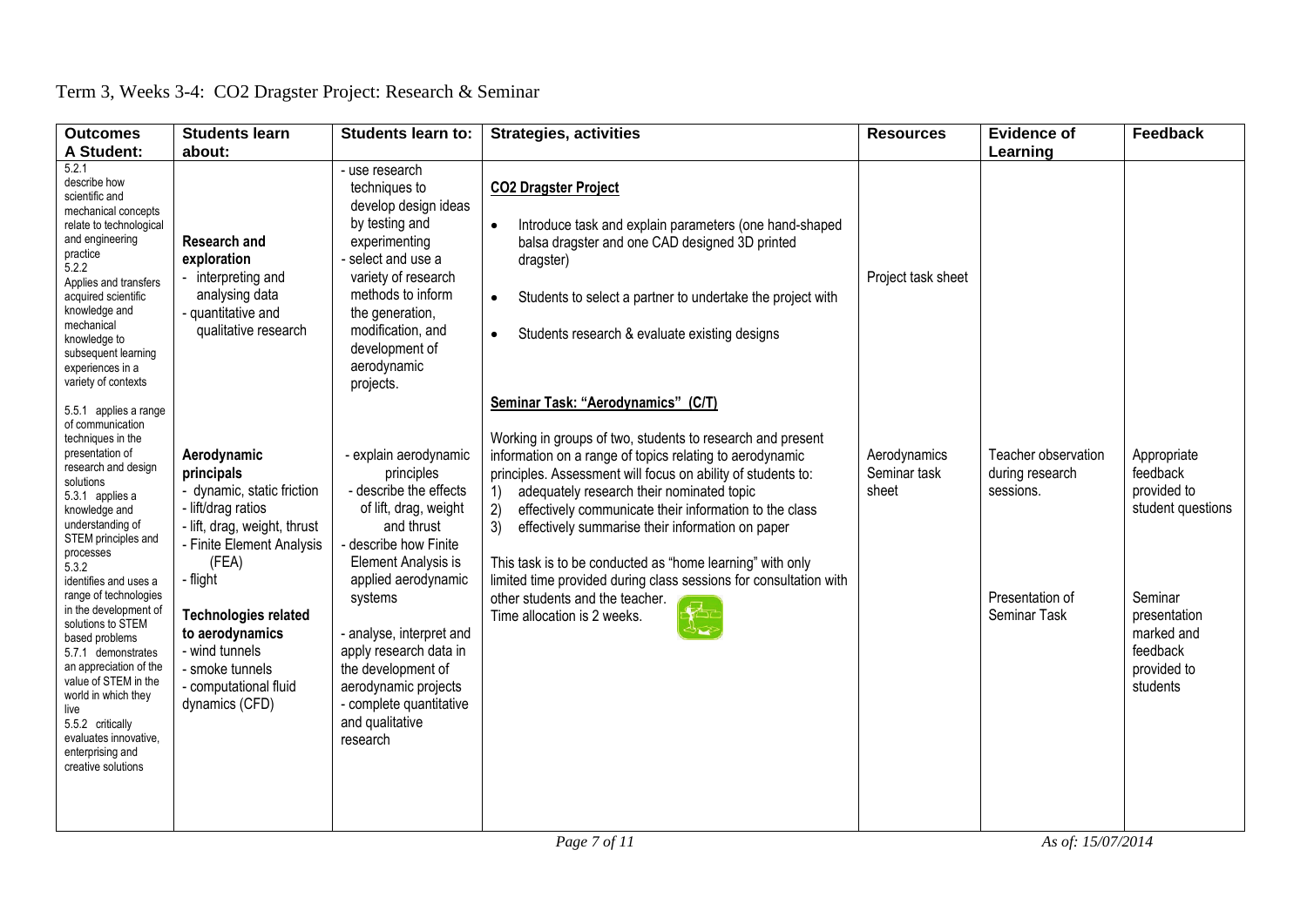| 5.3.2<br>identifies and<br>uses a range of<br>technologies in<br>the development<br>of solutions to<br>STEM based<br>problems<br>5.6.1<br>selects and uses<br>appropriate<br>problem solving<br>and<br>decision making<br>techniques in a<br>range of STEM<br>contexts | - Aerodynamic design<br>solutions<br><b>Technologies related</b><br>to aerodynamics<br>- wind tunnels<br>- smoke tunnels<br><b>Research and</b><br>exploration<br>- testing and<br>experimentation<br>- observation | - construct models for<br>the purpose of<br>solving aerodynamic<br>problems.<br>evaluate results from<br>testing to improve<br>aerodynamic<br>performance of<br>engineered solutions<br>select and use a<br>variety of research<br>methods to inform<br>the generation,<br>modification, and<br>development of<br>aerodynamic projects<br>-utilise 3D drawing and<br>manufacturing<br>software to produce<br>new products<br>develop engineered<br>solutions to meet<br>detailed<br>specifications | $\bullet$<br>$\bullet$<br>$\bullet$ | Preliminary sketches of design ideas (isometric)<br>Modelling of "balsa dragster":<br>conversion of iso $\rightarrow$ ortho<br>$\Omega$<br>form shape using "magic sand" and determine<br>$\circ$<br>frontal area by projecting a shadow of the front<br>view onto the whiteboard.<br>Shaping of foam model and testing using<br>$\circ$<br>wind/smoke tunnel (video results). Evaluate<br>results to improve design.<br>Use of CAD software to commence designing F1 dragster | Sketching paper<br>for isometric<br>Drawing boards<br>orthogonal<br>Modelling foam<br>and tools<br>Magic Sand<br>Wind tunnel<br>Smoke generator<br>CAD software<br>(AutoDESK<br>Fuzion 360) | Production of 2<br>isometric sketches of<br>designs<br>Foam model<br>Determination of<br>frontal area.<br>Video of wind tunnel<br>testing<br>Students observe the<br>airflow patterns<br>generated by their<br>cars. Pressure sensor<br>data is logged and<br>recorded, Data is then<br>graphed using MS<br>EXCEL.<br>Some CAD designing<br>commenced | Incidental advice<br>in the form of<br>thought questions<br>on level of<br>progress. |
|------------------------------------------------------------------------------------------------------------------------------------------------------------------------------------------------------------------------------------------------------------------------|---------------------------------------------------------------------------------------------------------------------------------------------------------------------------------------------------------------------|----------------------------------------------------------------------------------------------------------------------------------------------------------------------------------------------------------------------------------------------------------------------------------------------------------------------------------------------------------------------------------------------------------------------------------------------------------------------------------------------------|-------------------------------------|--------------------------------------------------------------------------------------------------------------------------------------------------------------------------------------------------------------------------------------------------------------------------------------------------------------------------------------------------------------------------------------------------------------------------------------------------------------------------------|---------------------------------------------------------------------------------------------------------------------------------------------------------------------------------------------|-------------------------------------------------------------------------------------------------------------------------------------------------------------------------------------------------------------------------------------------------------------------------------------------------------------------------------------------------------|--------------------------------------------------------------------------------------|
|                                                                                                                                                                                                                                                                        |                                                                                                                                                                                                                     | uses appropriate<br>design processes<br>and techniques in the<br>context of developing<br>engineered solutions.                                                                                                                                                                                                                                                                                                                                                                                    |                                     |                                                                                                                                                                                                                                                                                                                                                                                                                                                                                |                                                                                                                                                                                             |                                                                                                                                                                                                                                                                                                                                                       |                                                                                      |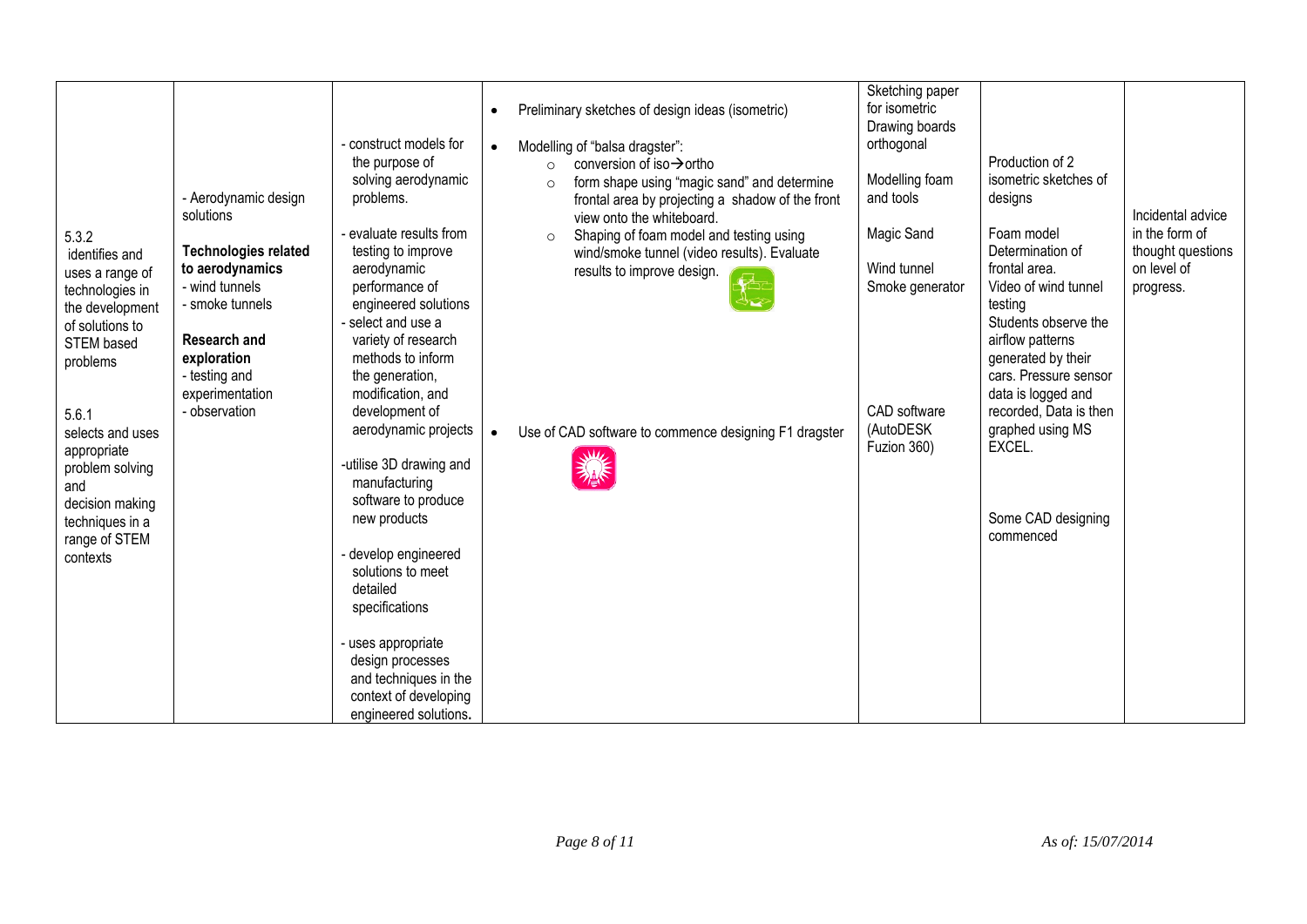| <b>Outcomes</b><br>A Student:                                                                                                                                                                                                                                                              | <b>Students learn</b><br>about:                                | <b>Students learn to:</b>                                                                                                                                                                                                                                                                                                                               | <b>Strategies, activities</b>                                                                                                                                                                                                                                                                                                                                 | <b>Resources</b>                                | <b>Evidence of</b><br>Learning                                                                                                                                                                                   | Feedback                                                                                                          |
|--------------------------------------------------------------------------------------------------------------------------------------------------------------------------------------------------------------------------------------------------------------------------------------------|----------------------------------------------------------------|---------------------------------------------------------------------------------------------------------------------------------------------------------------------------------------------------------------------------------------------------------------------------------------------------------------------------------------------------------|---------------------------------------------------------------------------------------------------------------------------------------------------------------------------------------------------------------------------------------------------------------------------------------------------------------------------------------------------------------|-------------------------------------------------|------------------------------------------------------------------------------------------------------------------------------------------------------------------------------------------------------------------|-------------------------------------------------------------------------------------------------------------------|
| 5.2.1<br>Describes how<br>scientific and<br>mechanical<br>concepts relate to<br>technological and<br>engineering<br>practice<br>5.3.2<br>identifies and<br>uses a range of<br>technologies in<br>the development<br>of solutions to<br>STEM based<br>problems<br>5.6.1<br>selects and uses | <b>Technologies</b><br>- computational fluid<br>dynamics (CFD) | - experiment to<br>optimise solutions for<br>aerodynamics related<br>projects<br>- evaluate results from<br>testing to improve<br>aerodynamic<br>performance of<br>engineered solutions<br>the purpose of solving<br>aerodynamic problems<br>- Utilise modelling<br>software to determine<br>optimum aerodynamic<br>conditions using CFD<br>techniques. | <b>CO2 Dragster Project (continued)</b><br>Complete CAD drawing of F1 dragster and import into<br>$\bullet$<br>AutoDesk FLOW Design software to perform CDF testing.<br>Evaluate results and modify design as indicated.<br>Applying the results of wind tunnel testing, construct the<br>$\bullet$<br>balsa racer using tools and equipment in the workshop. | AutoDesk FLOW<br>program                        | Students run<br>simulation in<br>AutoDesk FLOW and<br>record coefficient of<br>drag data. Several<br>screen shots are also<br>taken for use in the<br>Engineering Report.<br>Construction of balsa<br>dragsters. | Incidental<br>feedback<br>provided students<br>on the gathering<br>and interpretation<br>of data. As<br>required. |
| appropriate<br>problem solving<br>and<br>decision making<br>techniques in a<br>range of STEM<br>contexts                                                                                                                                                                                   | <b>CAD/CAM operations</b><br>- 3D CAM operations               | - uses appropriate<br>design processes and<br>techniques in the<br>context of developing<br>engineered solutions<br>- design, construct<br>parts, products or<br>assemblies using CAD<br>software and producing<br>them using appropriate<br>CAM software                                                                                               | Fabricate the F1 dragster by importing the CAD file to the<br>$\bullet$<br>3D printer.<br>We                                                                                                                                                                                                                                                                  | Balsa block, axles<br>and wheels<br>3D printers | Fabrication of 3D<br>printed F-1 dragsters<br>using 3D printers.                                                                                                                                                 |                                                                                                                   |

## Term 3, Weeks 5-8: CO2 Dragster Project: Construction of balsa dragsters; CFD testing and 3D Printing of F1 racers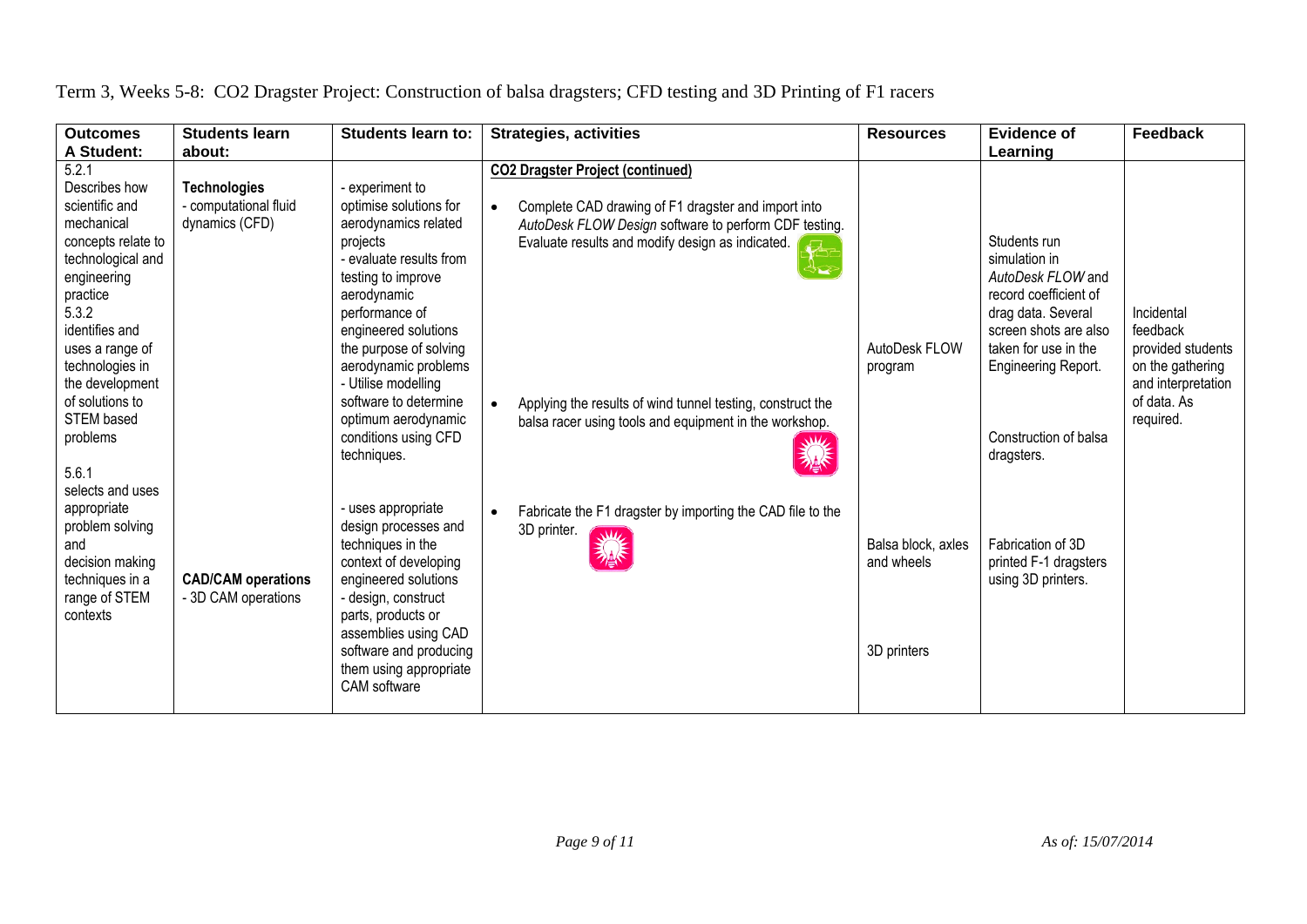| <b>Outcomes</b><br>A Student:                                                                                                                                                                                                  | <b>Students learn</b><br>about:                                    | <b>Students learn to:</b>                                                                                  | <b>Strategies, activities</b>                                                                                                                                                                                                                                                                                      | <b>Resources</b>                                                                                                   | <b>Evidence of</b><br>Learning                                                      | <b>Feedback</b>                                                                       |
|--------------------------------------------------------------------------------------------------------------------------------------------------------------------------------------------------------------------------------|--------------------------------------------------------------------|------------------------------------------------------------------------------------------------------------|--------------------------------------------------------------------------------------------------------------------------------------------------------------------------------------------------------------------------------------------------------------------------------------------------------------------|--------------------------------------------------------------------------------------------------------------------|-------------------------------------------------------------------------------------|---------------------------------------------------------------------------------------|
| 5.1.2<br>demonstrated<br>initiative,<br>entrepreneurship,<br>resilience and<br>cognitive                                                                                                                                       |                                                                    |                                                                                                            | <b>CO2 Dragster Project (continued)</b><br>Students to apply an appropriate finish to their dragsters (sand<br>smooth, seal, spray paint and decorate)                                                                                                                                                             | Workshop<br>Sand paper<br>Spray putty<br>Spray primer<br>Spray paints (variety of<br>colours)<br>Pin-striping tape | Application of an<br>appropriate finish to<br>the dragsters<br>Use of sticker maker |                                                                                       |
| flexibility through<br>the completion of<br>practical STEM<br>based activities                                                                                                                                                 |                                                                    | - develop engineered<br>solutions to meet<br>detailed specifications                                       | Students may use the label maker and/or vinyl cutter to print<br>stickers                                                                                                                                                                                                                                          | Sticker maker<br>Vinyl cutter                                                                                      | and/or vinyl cutter<br>machines to create<br>decorations/logos                      |                                                                                       |
| 5.3.2<br>identifies and<br>uses a range of<br>technologies in<br>the development<br>of solutions to<br>engineering<br>problems                                                                                                 | Problem solving and<br>design<br>- aerodynamic design<br>solutions | - evaluate the results<br>from testing to improve<br>aerodynamic<br>performance of<br>engineered solutions | Testing of CO2 dragsters (balsa and 3D printed F-1) in the<br>form of heats using a 20 meter racetrack. (Testing to determine<br>the fastest dragsters in each category)                                                                                                                                           | Race track and timing<br>device<br>CO <sub>2</sub> canisters                                                       | Record results of<br>heats.                                                         | Ask students to<br>reflect on how<br>their racing went.<br>What could be<br>improved? |
| 5.5.1<br>applies a range<br>of communication<br>techniques in the<br>presentation of<br>research and<br>design solutions<br>5.3.1 applies a<br>knowledge and<br>understanding of<br><b>STEM</b><br>principles and<br>processes |                                                                    |                                                                                                            | If time remains, allow students to re-test their dragsters in one<br>final competition, allowing them to further improve/modify their<br>design (while staying within the task parameters),<br>Prizes (medals) to be awarded in each category for fastest<br>overall time, best decorated, and most improved.<br>業 |                                                                                                                    |                                                                                     |                                                                                       |

# Term 3, Week 9-10: Finishing & Painting of Dragsters; Testing of dragsters